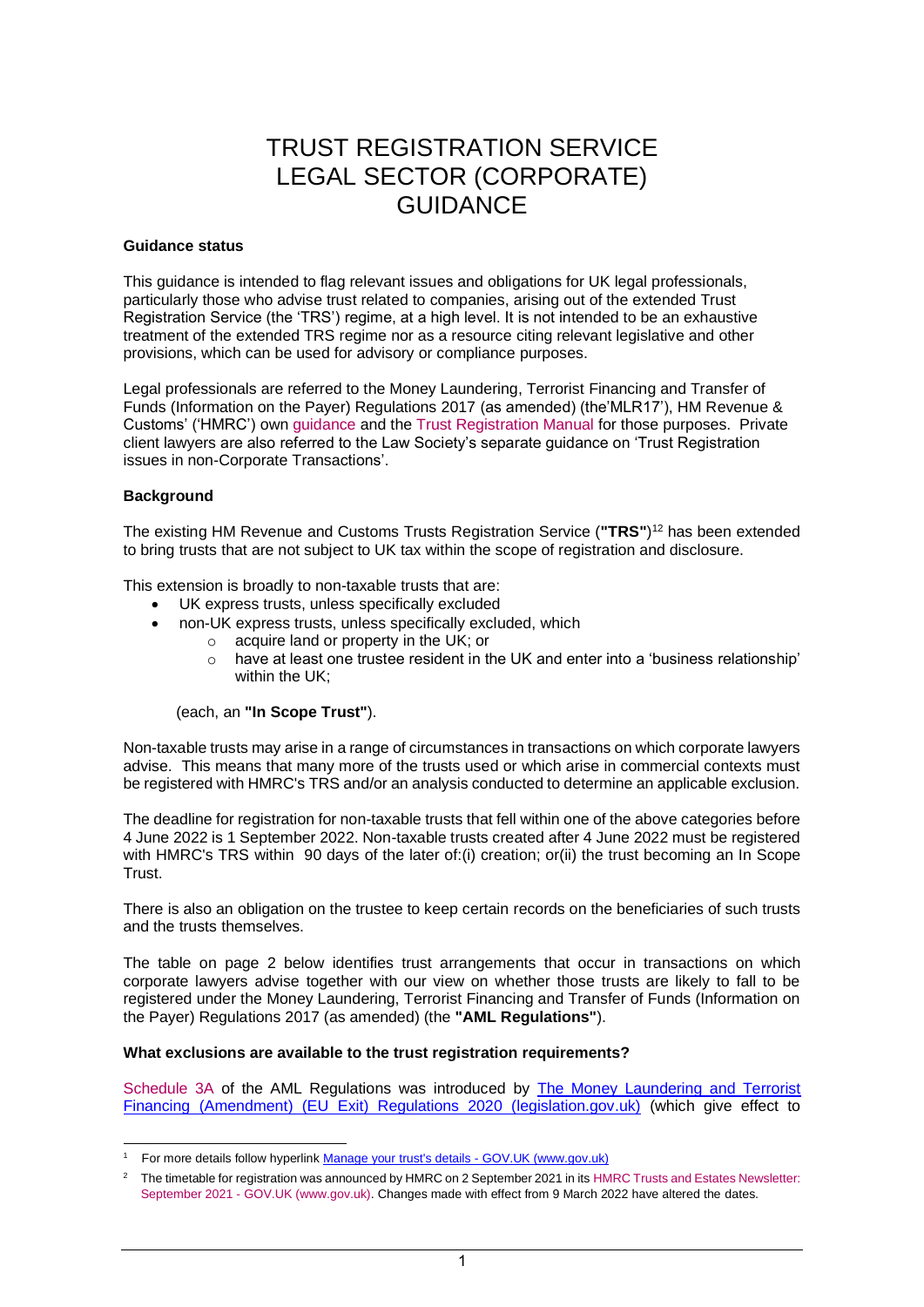AMLDV). The relevant provisions have been most recently amended by **The Money Laundering and** [Terrorist Financing \(Amendment\) Regulations 2022 \(legislation.gov.uk\)](https://www.legislation.gov.uk/uksi/2022/137/contents/made) (in force with effect from 9 March 2022).

Schedule 3A of the AML Regulations lists a series of exclusions to the definition of "relevant trust" contained in regulation  $42(2)(b)$  of the Regulations. Where a non-taxable trust is excluded, the registration requirements do not apply. However, the exclusions do not extend to the record-keeping obligations of the trustee.

We consider that the most common relevant exclusions for corporate and other commercial transactions are as follows.

| Paragraph<br>1<br>Legislative trusts                                                            | A trust imposed or required by an enactment (and see various<br>examples set out in paragraphs 16 to 22, including share incentive<br>plans and share option schemes under the Income Tax Act 2003).                                                                                                                                    |
|-------------------------------------------------------------------------------------------------|-----------------------------------------------------------------------------------------------------------------------------------------------------------------------------------------------------------------------------------------------------------------------------------------------------------------------------------------|
| Paragraph 2 - Trusts<br>imposed by court                                                        | A trust created by, or in order to satisfy the terms of, an order of a<br>court or tribunal.                                                                                                                                                                                                                                            |
| Paragraph<br>9<br>Co-<br>ownership                                                              | A trust of jointly held property where the trustees and the<br>beneficiaries are the same persons.                                                                                                                                                                                                                                      |
| Paragraph<br>10(1)(b)<br><b>Financial</b><br>markets<br>infrastructure                          | A trust-<br>(a)[]<br>(b) relating to the creation of a beneficial interest in securities<br>belonging to a person whose name and address are maintained on<br>a register of securities (within the meaning of regulation 3(1) of the<br>Uncertificated Securities Regulations 2001).                                                    |
| Paragraph<br>11<br><b>Professional services</b><br>(a) Authorised person<br>acting as custodian | Carrying on by way of business the activity specified in article 40<br>(safeguarding and administering investments) of the Financial<br>Services and Markets Act 2000 (Regulated Activities) Order 2001                                                                                                                                 |
| Paragraph<br>11<br><b>Professional services</b><br>c) Acting as an escrow<br>agent              | Acting by way of business as an agent holding sums, assets or<br>documents in escrow until the performance of a contractual condition<br>agreed between two or more other persons, including the person for<br>whom the sums, assets or documents are being held.                                                                       |
| Paragraph 12 - Client<br>money etc. 12.                                                         | A trust created by a relevant supervised person for the purpose of<br>holding client money, securities or other assets, where that trust is<br>incidental to the carrying on of business by the relevant supervised<br>person.                                                                                                          |
| 14<br>Paragraph<br><b>Commercial</b><br>transactions                                            | A trust created for the purpose of:<br>(a) enabling or facilitating a transaction effected for genuine<br>commercial reasons; or<br>(b) protecting or enforcing rights relating to such a transaction,<br>where the use of the trust is incidental to the principal purpose of the<br>transaction ("Commercial Transaction Exclusion"). |
| 15<br>Paragraph<br><b>Registration of assets</b>                                                | A trust created on the transfer or disposal of an asset where the<br>purpose of the trust is to hold the legal title to the asset on trust for                                                                                                                                                                                          |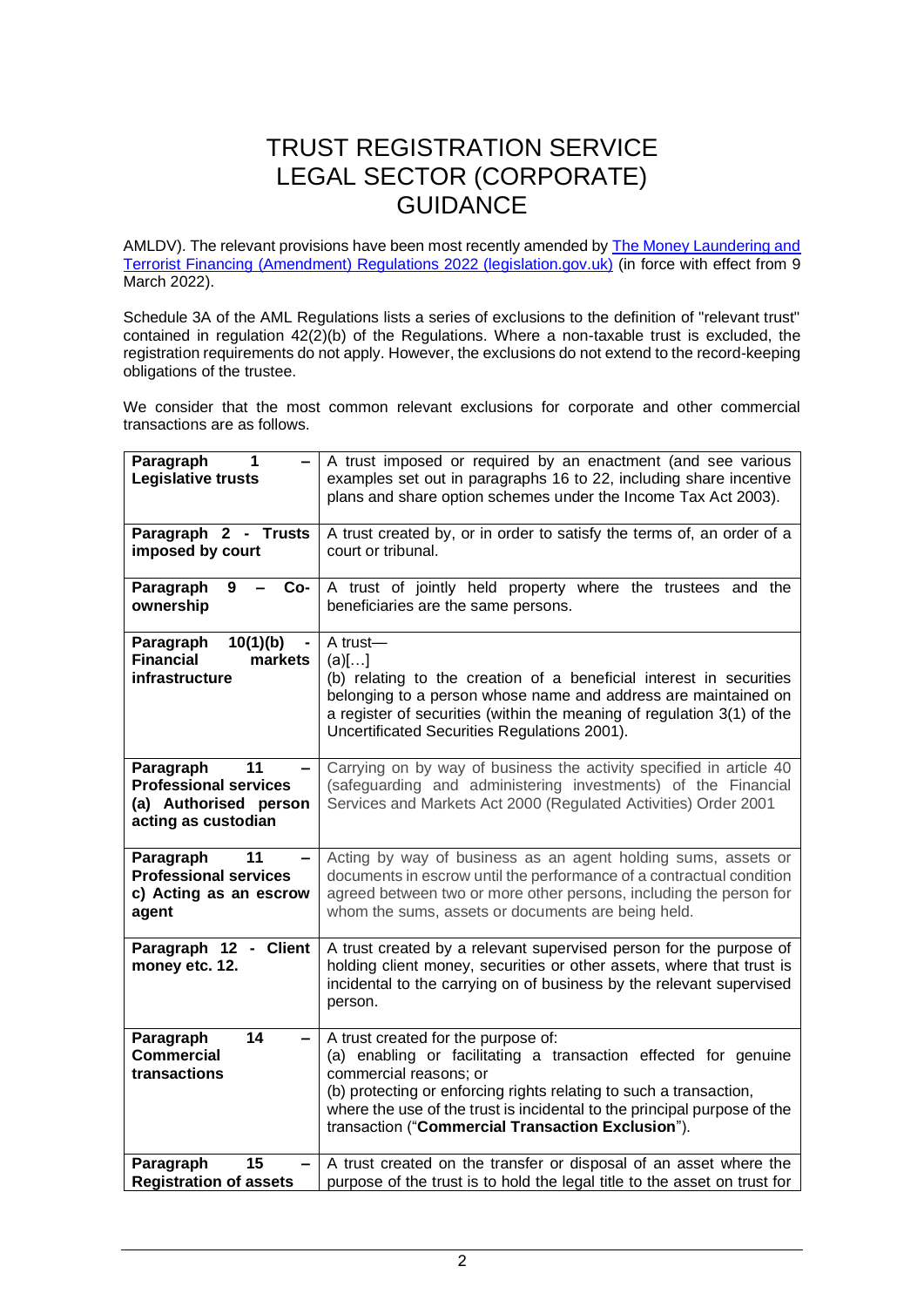#### **What is the record-keeping requirement?**

In addition to the trust registration requirements, regulation 44 of the AML Regulations requires trustees of 'relevant trusts' to maintain accurate and up-to-date written records of all beneficial owners of the trust and provide such records on request to any law enforcement body before the end of any reasonable period specified by such body. The definition of 'relevant trust' includes UK express trusts, whether or not they are excluded from the trust registration requirements (and certain non-UK trusts that are not excluded from the trust registration requirements under Schedule 3A). This means a UK trust could be excluded from the trust registration requirement under regulation 45ZA (because it is a trust listed in new Schedule 3A), but the trustees would still be required to keep written records of the beneficial owners of the trust under regulation 44.

These records must include the following details. Some of these details may be available via the transaction documents (e.g. name and address) but others (e.g. national insurance number) may need to be specifically requested in order for the trustee to be able to meet their obligations.

**For individual beneficiaries**: name, date of birth, national insurance number or Unique Taxpayer Reference (if available, or usual residential address if not), passport or ID number if the address is not in the UK and the nature of the individual's role in relation to the trust.

**For corporate beneficiaries**: corporate or firm name, Unique Taxpayer Reference, if any, registered office address, legal form, governing law, any register of companies on which the entity is registered and registration number, the nature of the entity's role in relation to the trust and in some cases, details of ultimate beneficial owners.

**For a class of beneficiaries not all of whom have been determined**: a description of the class of persons who are beneficiaries or potential beneficiaries under the trust.

Trustees should take all reasonable effort and steps to obtain the relevant information and ensure accurate and up to date written records are maintained of all the beneficial owners.

Trustees must also keep records in relation to the trust itself. This includes: the full name of the trust; the date it was set up; a statement of accounts for the trust; the country where the trust is considered to be resident for tax purposes; the place where the trust is administered; a contact address for the trustees; and the full name of any advisers who are being paid to provide legal, financial or tax advice to the trustees in relation to the trust.

#### **What is an express trust?**

It is notable that there is no definition of **express trust** within the key definition of **relevant trust**  (regulation 42(2) of the AML Regulations) or within the Directive which such regulations implement. Understanding what is an express trust is key to determining whether a trust falls within the TRS regime in the first place. HMRC elaborates on its understanding of the term express trust within its Trust Registration Service Manual [TRS21030.](https://www.gov.uk/hmrc-internal-manuals/trust-registration-service-manual/trsm21030) (see below)<sup>3</sup>:

<sup>&</sup>lt;sup>3</sup> TRSM21030 - [Trust Registration Service Manual -](https://www.gov.uk/hmrc-internal-manuals/trust-registration-service-manual/trsm21030) HMRC internal manual - GOV.UK (www.gov.uk)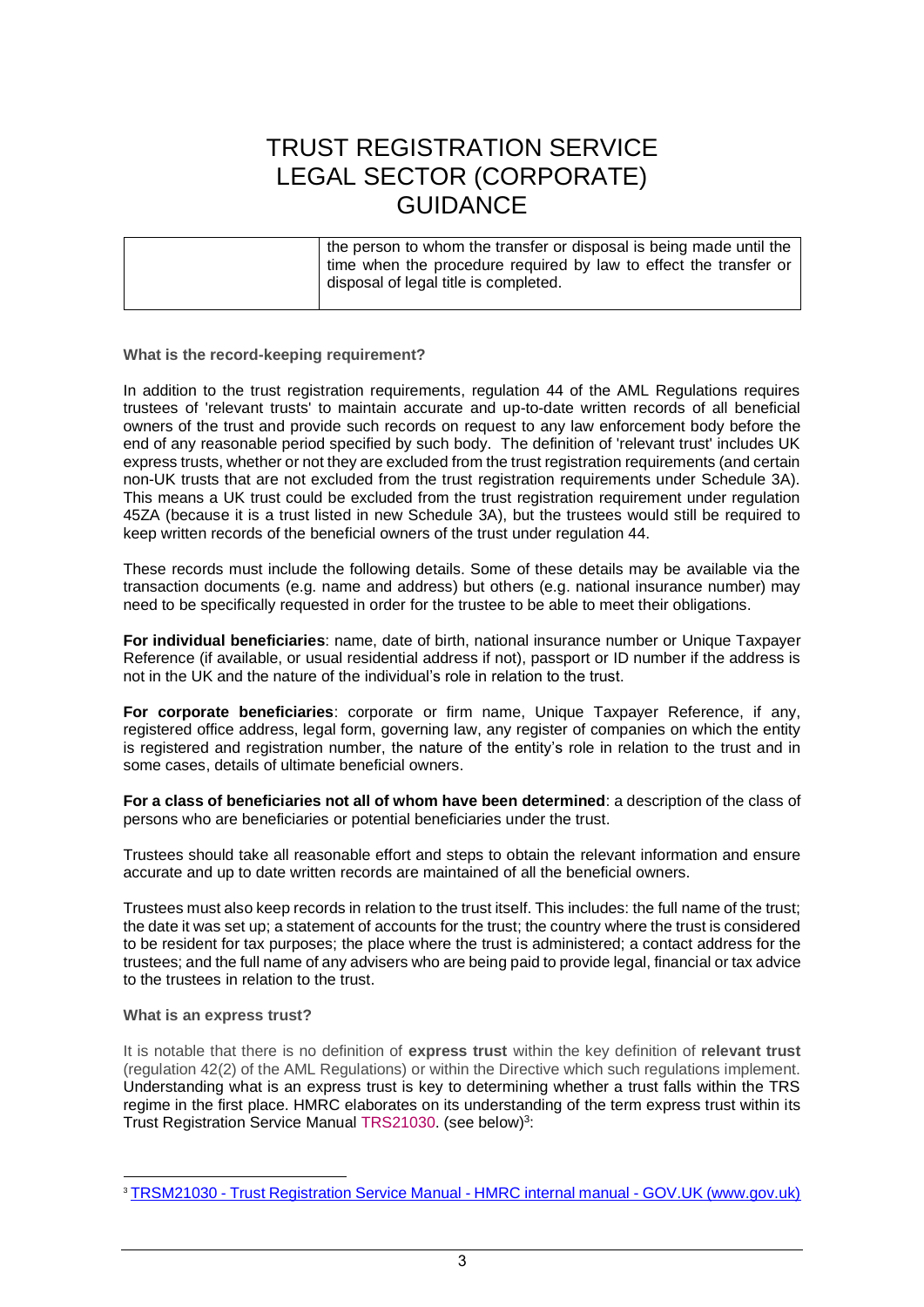#### **TRSM21030 - Types of trust that need to be registered: contents: introduction and definitions: contents: what is an express trust**

An express trust is a trust created deliberately by a settlor, usually in the form of a document such as a written deed or declaration of trust. Express trusts can be created:

- to take effect during the settlor's lifetime, or
- by will, to take effect on death.

Express trusts can be contrasted with trusts that come into being through the operation of the law and that do not result from the clear intent or decision of a settlor to create a trust or similar legal arrangement (for example, implied or constructive trusts).

See [TSEM9500](https://www.gov.uk/hmrc-internal-manuals/trusts-settlements-and-estates-manual/tsem9500) for further guidance on express trusts.

#### **TSEM9510 - Ownership and income tax - express trusts**

An express trust is usually created by a declaration of trust which is made by the legal owner. This declaration can be written or oral (sometimes called 'parol') except in the case of land where the trust needs to be evidenced in writing under S53(1)(b) Law of Property Act 1925.

In a claim that an express trust exists, the first thing to ask is whether there is a written trust.

A written trust is usually made by deed, but it does not have to be. It may be made by a declaration. [TSEM9520](https://www.gov.uk/hmrc-internal-manuals/trusts-settlements-and-estates-manual/tsem9520) explains written declarations of trust, and [TSEM9530](https://www.gov.uk/hmrc-internal-manuals/trusts-settlements-and-estates-manual/tsem9530) explains deeds.

#### **Application of requirements to corporate and commercial arrangements**

Set out below is a generic analysis of common corporate and commercial arrangements and our analysis as to whether we consider such arrangements are to be treated as (i) express trusts and, if so, (ii) whether there is any registration requirement or if an exclusion applies. This is not to be treated as advice or a definitive statement of the position. The below assumes that the transaction or trust in question has no unusual features and is intended to act as a general guide to the most common forms of such arrangements. A case-by-case analysis will be required.

Note that the below assumes the trust in question is non-taxable. Where a trust is or becomes taxable, the exclusions will not apply.

| <b>Type of arrangement</b>                                         | <b>Express trust?</b>                                                                                                                                    | <b>Registration requirement?</b><br>Paragraph numbers refer to<br>paragraphs in Sch. 3A |
|--------------------------------------------------------------------|----------------------------------------------------------------------------------------------------------------------------------------------------------|-----------------------------------------------------------------------------------------|
| Shares held on trust by seller pending<br>registration of transfer | Varies - may be<br>express trust within<br>SPA or separate<br>declaration of trust or<br>resulting trust by virtue<br>of sale becoming<br>unconditional. | No. Out of scope if not<br>"express"; otherwise exclusion<br>in para 15.                |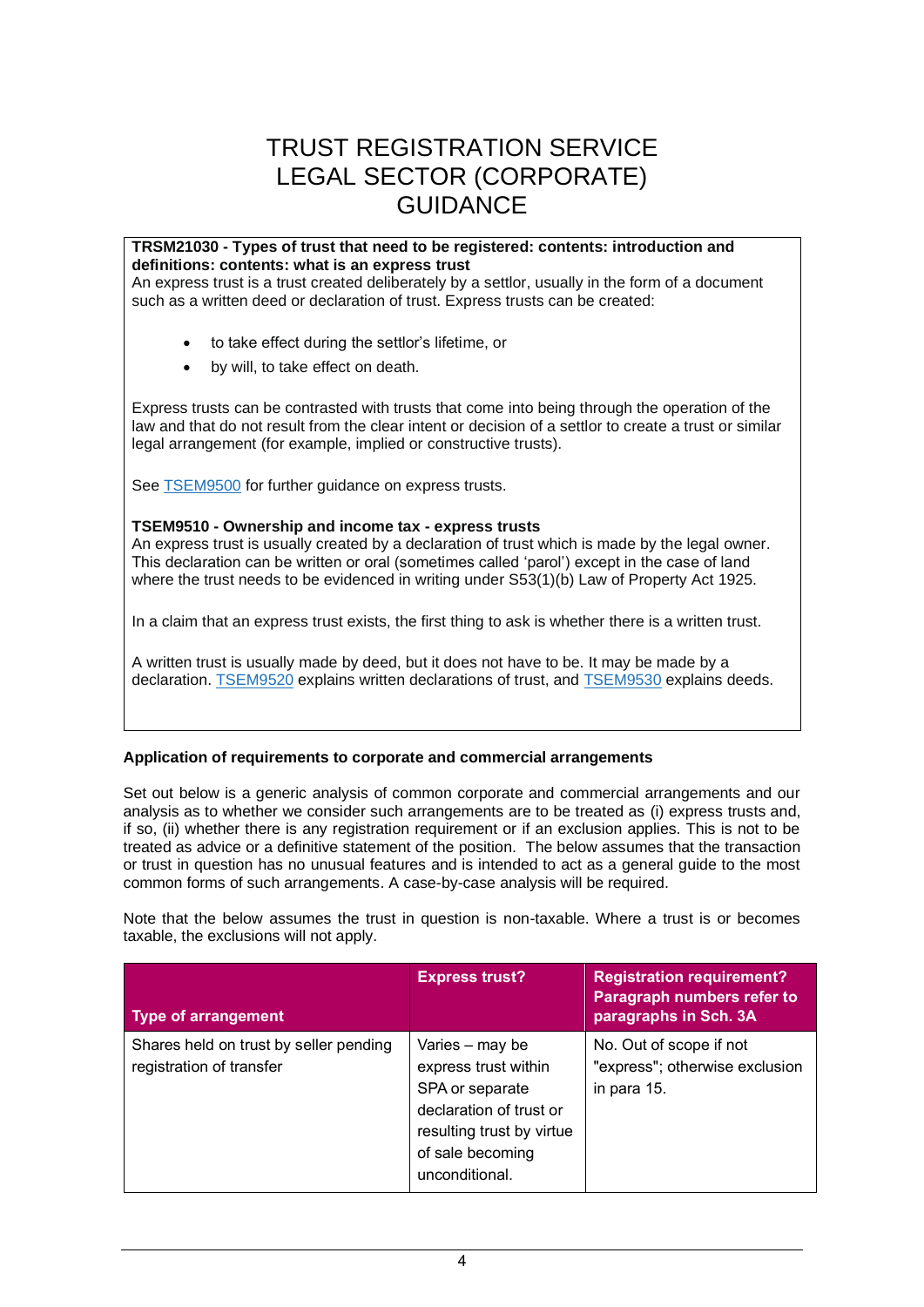| <b>Type of arrangement</b>                                                                             | <b>Express trust?</b>                                                             | <b>Registration requirement?</b><br>Paragraph numbers refer to<br>paragraphs in Sch. 3A                                                                                                                                                                                                                                                                                                                                                                                                                                                                                                      |
|--------------------------------------------------------------------------------------------------------|-----------------------------------------------------------------------------------|----------------------------------------------------------------------------------------------------------------------------------------------------------------------------------------------------------------------------------------------------------------------------------------------------------------------------------------------------------------------------------------------------------------------------------------------------------------------------------------------------------------------------------------------------------------------------------------------|
| Shares held by a nominee entity on<br>behalf of individuals or other entities<br>(on an ongoing basis) | Yes                                                                               | Yes unless:<br>- the shares are held by a<br>custodian or other intermediary<br>in CREST - exclusion in para<br>$10(1)(b)$ or $11(a)$ ; or<br>- the nominee is an authorised<br>person under the Financial<br>Services and Markets Act 2000<br>("FSMA") carrying on the<br>business of safeguarding and<br>administering investments -<br>exclusion in para 11(a)                                                                                                                                                                                                                            |
| Shares held by an employee benefit<br>trust on behalf of employees                                     | Yes                                                                               | Yes unless:<br>- the nominee is an authorised<br>person under FSMA carrying<br>on the business of<br>safeguarding and<br>administering investments -<br>exclusion in para 11(a); or<br>- the trust is in relation to a<br>share incentive plan which<br>meets the requirements of Part<br>9 of Schedule 2 to the Income<br>Tax (Earnings and Pensions)<br>Act 2003 - para 20; or<br>- the trust is created under a<br>share option scheme that<br>meets the requirements of<br>Parts 2 to 7 of Schedule 3 to<br>the Income Tax (Earnings and<br>Pensions) Act 2003 -<br>exclusion in para 21 |
| Sums held in an escrow account or<br>retention amounts held by buyer(s)<br>under SPAs                  | Depends on escrow<br>arrangement. Some<br>escrow agents will<br>accept an express | No. Exclusion in para $11(c)$ -<br>acting as escrow agent.                                                                                                                                                                                                                                                                                                                                                                                                                                                                                                                                   |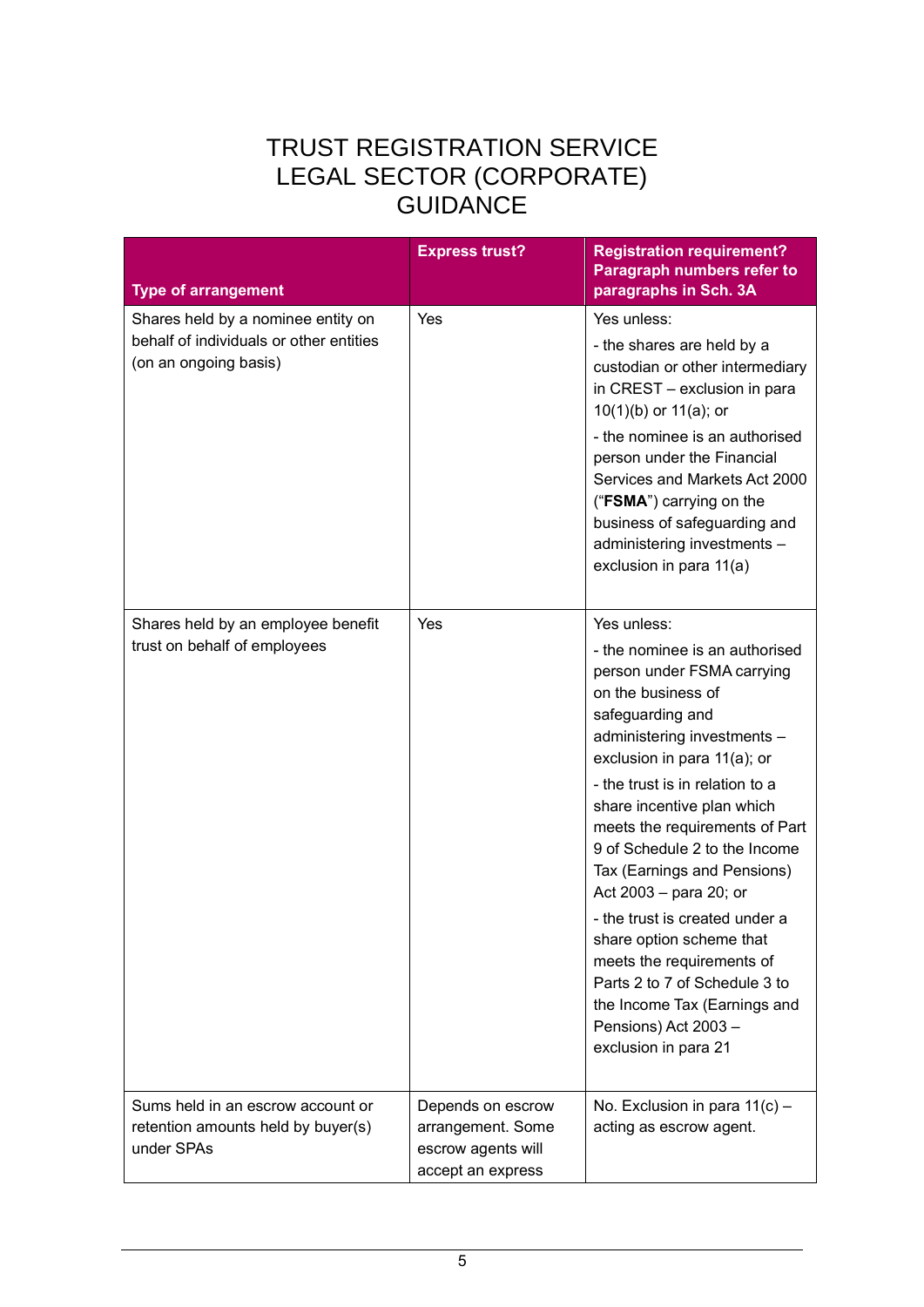| <b>Type of arrangement</b>                                                                                                                                                                                                                                                                                                                                                                                                                                                                            | <b>Express trust?</b>                     | <b>Registration requirement?</b><br>Paragraph numbers refer to<br>paragraphs in Sch. 3A |
|-------------------------------------------------------------------------------------------------------------------------------------------------------------------------------------------------------------------------------------------------------------------------------------------------------------------------------------------------------------------------------------------------------------------------------------------------------------------------------------------------------|-------------------------------------------|-----------------------------------------------------------------------------------------|
|                                                                                                                                                                                                                                                                                                                                                                                                                                                                                                       | declaration of trust;<br>others will not. |                                                                                         |
| Declaration of trust over shares to<br>facilitate same day transfers (where<br>legal and beneficial title are split)                                                                                                                                                                                                                                                                                                                                                                                  | Yes                                       | No. Exclusion in para 14<br>applies.                                                    |
| Trust arrangements on business sales:<br>Seller holds benefit of<br>contracts on trust for<br>purchaser pending third party<br>consents in business sale<br>receipts of cash by one party<br>which relate to the other's<br>period of ownership held on<br>trust pending payment to that<br>other party<br>receivables collected in by<br>buyer held on trust for seller<br>'wrong pockets' provisions<br>assigning ownership of assets<br>held by one party but rightfully<br>belonging to the other | Yes                                       | No. Exclusion in para 14 -<br>incidental part of genuine<br>commercial transaction.     |
| Shares held and then sold on behalf of<br>shareholders in "difficult" overseas<br>jurisdictions to avoid securities law<br>problems, plus proceeds of sale<br>pending transfer to underlying<br>shareholders                                                                                                                                                                                                                                                                                          | Yes                                       | No. Exclusion in para 14 -<br>incidental part of genuine<br>commercial transaction.     |
| Trusts arising on a Rights issue or<br>open offer by a company.<br>company may sell shares<br>allotted to a shareholder when<br>payment for the shares is not<br>received or is treated as<br>invalid - proceeds of sale held<br>on trust for relevant<br>shareholder<br>when a receiving agent needs<br>to verify the identity of a                                                                                                                                                                  | Yes                                       | No. Exclusion in para 14 -<br>incidental part of genuine<br>commercial transaction.     |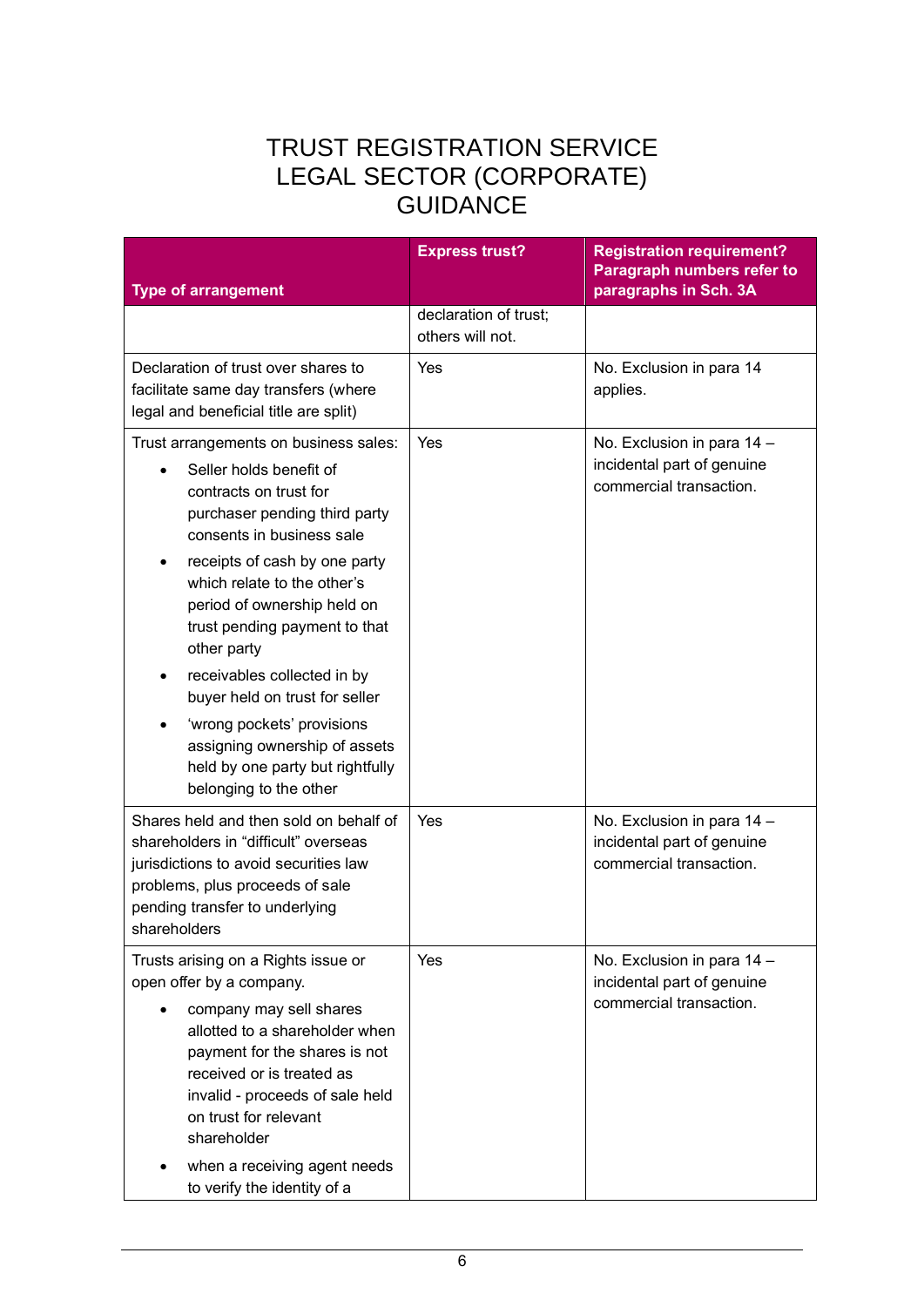|                                                                                                                                                                                                                                                                   | <b>Express trust?</b> | <b>Registration requirement?</b><br>Paragraph numbers refer to<br>paragraphs in Sch. 3A |
|-------------------------------------------------------------------------------------------------------------------------------------------------------------------------------------------------------------------------------------------------------------------|-----------------------|-----------------------------------------------------------------------------------------|
| <b>Type of arrangement</b><br>person lodging a provisional<br>allotment letter, the company<br>may sell the ordinary shares<br>as part of the rights issue and<br>hold the proceeds of sale on<br>trust where the acceptance<br>proves invalid                    |                       |                                                                                         |
| where shareholders do not (or<br>cannot) take up their rights<br>and the underwriter sells<br>shares in the market at a price<br>in excess of the rights issue<br>price, the excess is held on<br>trust for such non-accepting<br>shareholders                    |                       |                                                                                         |
| On an initial public offering/listing of a<br>company's shares, certain shares sold<br>as part of the IPO are held in trust by a<br>CREST nominee first on behalf of the<br>seller and then on behalf of the buyer<br>pending the shares being<br>dematerialised. | Yes                   | No. Exclusion in para 10(1)(b)<br>for securities held on a register<br>of securities.   |
| Shares held due to fractional<br>entitlements and then sold (assuming<br>the fractions aren't just rounded down),<br>plus proceeds of sale pending transfer<br>to underlying shareholders                                                                         | Yes                   | No. Exclusion in para 14 -<br>incidental part of genuine<br>commercial transaction.     |
| Consideration paid on squeeze out of<br>minorities held on trust under section<br>981(9) CA 2006                                                                                                                                                                  | Yes                   | No. Exclusion in para 1 - trust<br>required by legislation.                             |
| Holding in escrow of shares accepted<br>in a takeover offer                                                                                                                                                                                                       | Yes                   | No. Exclusion in para 11(c) -<br>acting as escrow agent.                                |
| Court approved reductions of capital -<br>company may set aside a cash sum in<br>a blocked bank account of which the<br>company is bare trustee only for the<br>benefit of creditors.                                                                             | Yes                   | No. Exclusion in para 14 -<br>incidental part of genuine<br>commercial transaction.     |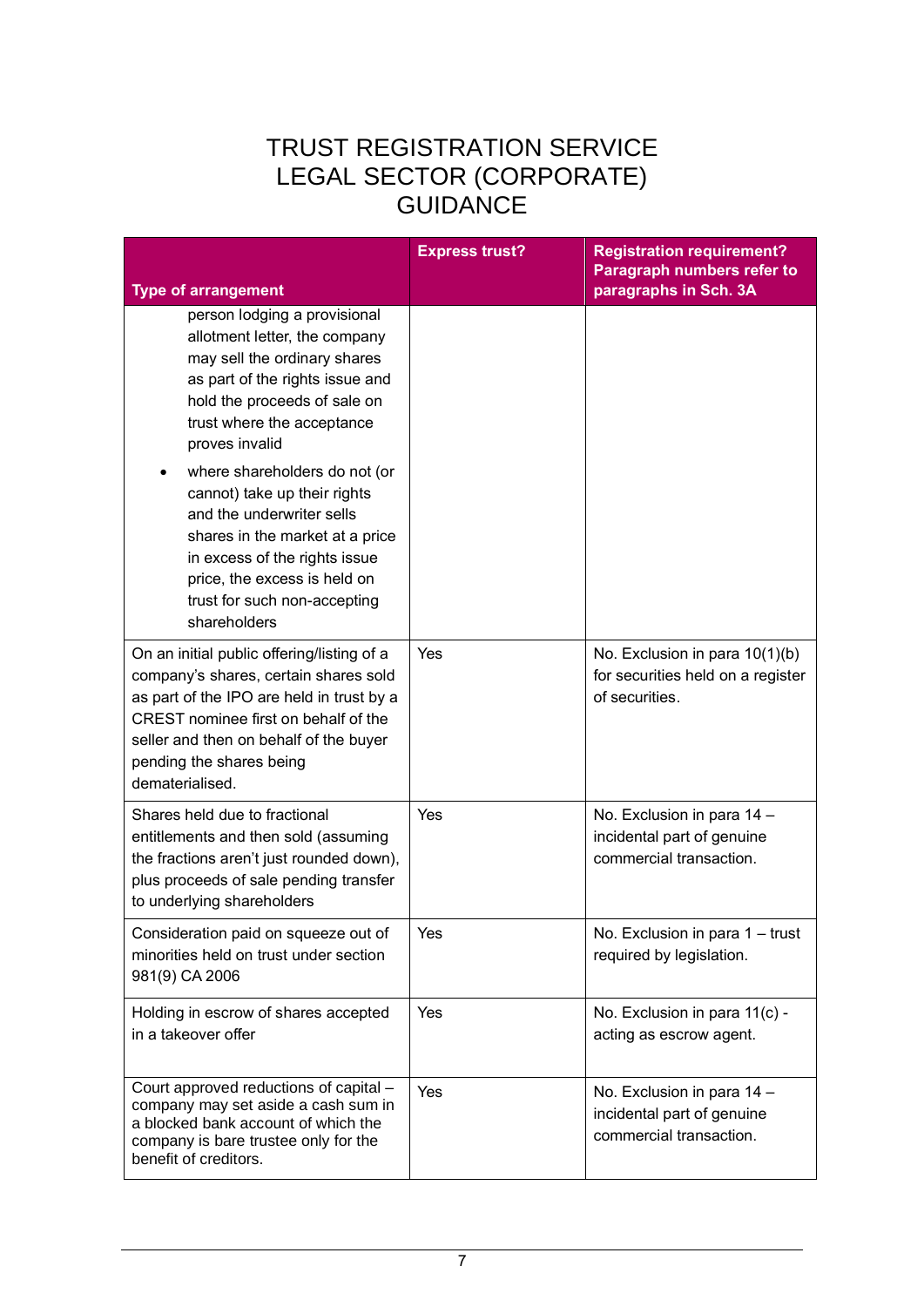| <b>Type of arrangement</b>                                                                                                                                                                                                                                                                                                                                                                             | <b>Express trust?</b> | <b>Registration requirement?</b><br>Paragraph numbers refer to<br>paragraphs in Sch. 3A                                                                                                                                                                                                                                                                                                                                 |
|--------------------------------------------------------------------------------------------------------------------------------------------------------------------------------------------------------------------------------------------------------------------------------------------------------------------------------------------------------------------------------------------------------|-----------------------|-------------------------------------------------------------------------------------------------------------------------------------------------------------------------------------------------------------------------------------------------------------------------------------------------------------------------------------------------------------------------------------------------------------------------|
| Uncashed cheques (for dividends<br>under Articles of Association etc or for<br>proceeds under a scheme)                                                                                                                                                                                                                                                                                                | Yes                   | No. Exclusion in para 14 -<br>incidental part of genuine<br>commercial transaction or, in<br>the context of a scheme of<br>arrangement or Court-<br>approved reduction of capital,<br>exclusion in para 2 - trusts<br>imposed by the Court.                                                                                                                                                                             |
| Benefit of contractual rights for a<br>party's group companies or affiliates<br>i.e. agent and trustee arrangement<br>used in contracts to protect third party<br>rights. For example, indemnities to<br>financial advisers in an underwriting<br>agreement given for the benefit of the<br>adviser's affiliates, or restrictive<br>covenants in an SPA given for the<br>benefit of the buyer's group. | Yes                   | No. Exclusion in para. 14 -<br>incidental part of genuine<br>commercial transaction.                                                                                                                                                                                                                                                                                                                                    |
| Holding assets (e.g. shares) on trust<br>for a minor                                                                                                                                                                                                                                                                                                                                                   | Yes                   | Yes. Unless:<br>(i) the very limited exclusion in<br>para 6A in respect of a trust of<br>a cash sum (but not any other<br>asset) which is created solely<br>as a requirement of opening a<br>bank accounts for a minor,<br>applies; or<br>(ii) the trust arises on death<br>and falls under the exclusion in<br>para 7 (it will be important to<br>be aware of the 2 years from<br>death window for this<br>exclusion). |
| Trusts created within a partnership or<br>limited partnership arrangement                                                                                                                                                                                                                                                                                                                              | Yes                   | Although trusts in partnerships<br>arise by operation of law<br>(which would not be an<br>express trust), often the                                                                                                                                                                                                                                                                                                     |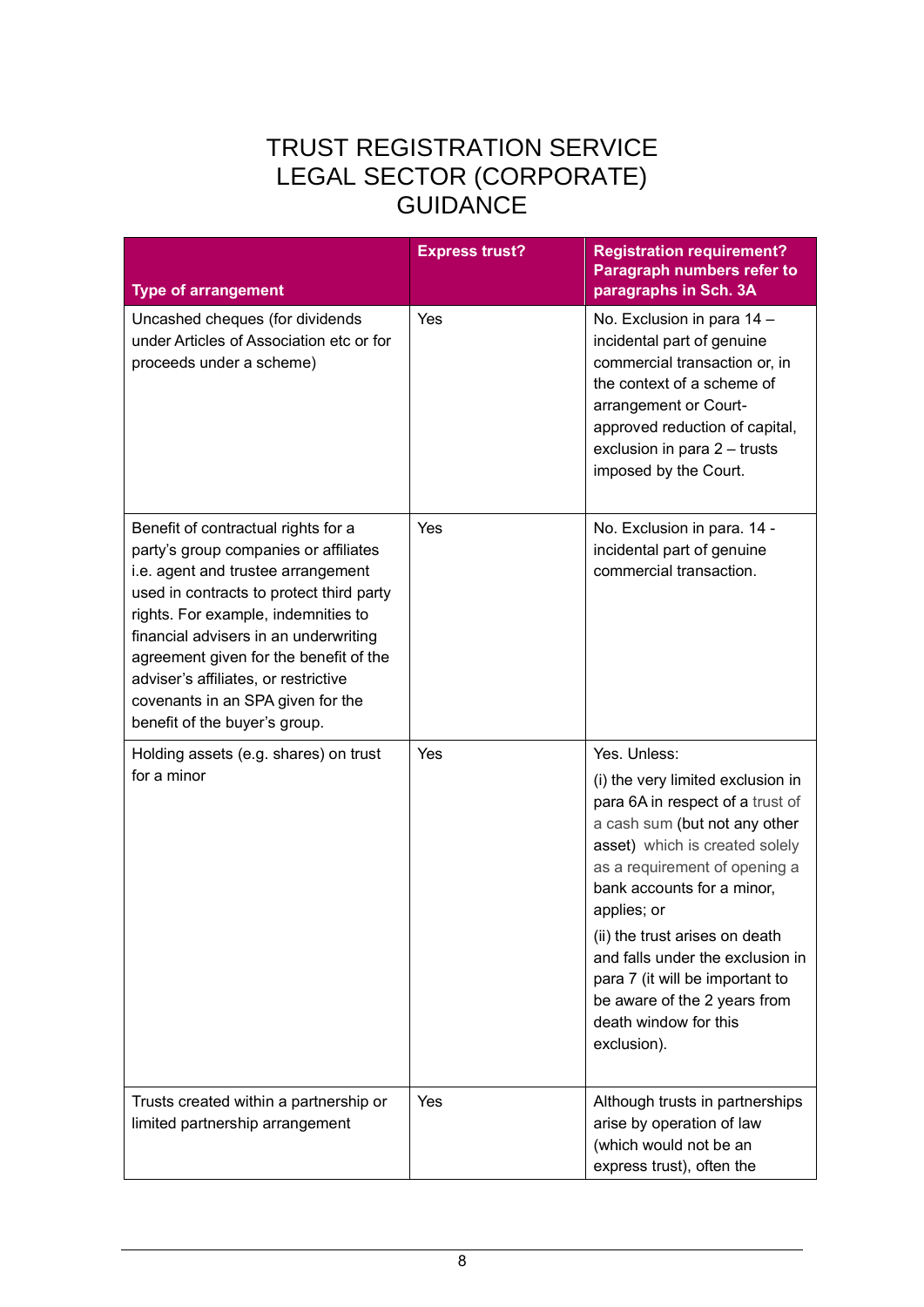| <b>Type of arrangement</b>                                                                                                                                                                                                                                                                                                                                                                                                                                                                                             | <b>Express trust?</b> | <b>Registration requirement?</b><br>Paragraph numbers refer to<br>paragraphs in Sch. 3A                                                                                                                                                                                                                                 |
|------------------------------------------------------------------------------------------------------------------------------------------------------------------------------------------------------------------------------------------------------------------------------------------------------------------------------------------------------------------------------------------------------------------------------------------------------------------------------------------------------------------------|-----------------------|-------------------------------------------------------------------------------------------------------------------------------------------------------------------------------------------------------------------------------------------------------------------------------------------------------------------------|
|                                                                                                                                                                                                                                                                                                                                                                                                                                                                                                                        |                       | partnership deed will create an<br>express trust as well.<br>[The exclusion in para 9 (a<br>trust of jointly held property<br>where the trustees and the<br>beneficiaries are the same<br>persons) might apply<br>depending on the facts and<br>whether the trustees and<br>beneficiaries are in fact all the<br>same.] |
| Holding security granted in connection<br>with secured loan notes                                                                                                                                                                                                                                                                                                                                                                                                                                                      | <b>Yes</b>            | [The exclusion in para 12<br>might apply depending on the<br>facts and whether at least one<br>lender is a relevant supervised<br>person.]                                                                                                                                                                              |
| Declarations of trust in respect of<br>limited partnerships:<br>- general partner selling defaulting<br>limited partner's interest will hold any<br>amounts which would have been for<br>the account of the defaulting limited<br>partner on trust for a purchaser of the<br>interest<br>- transferor limited partner holds<br>money or property on trust for<br>substitute limited partner where that<br>money or property relates to the<br>substitute limited partner's period of<br>membership rather than its own | Yes                   | No. Exclusion in para 14 -<br>incidental part of genuine<br>commercial transaction.                                                                                                                                                                                                                                     |